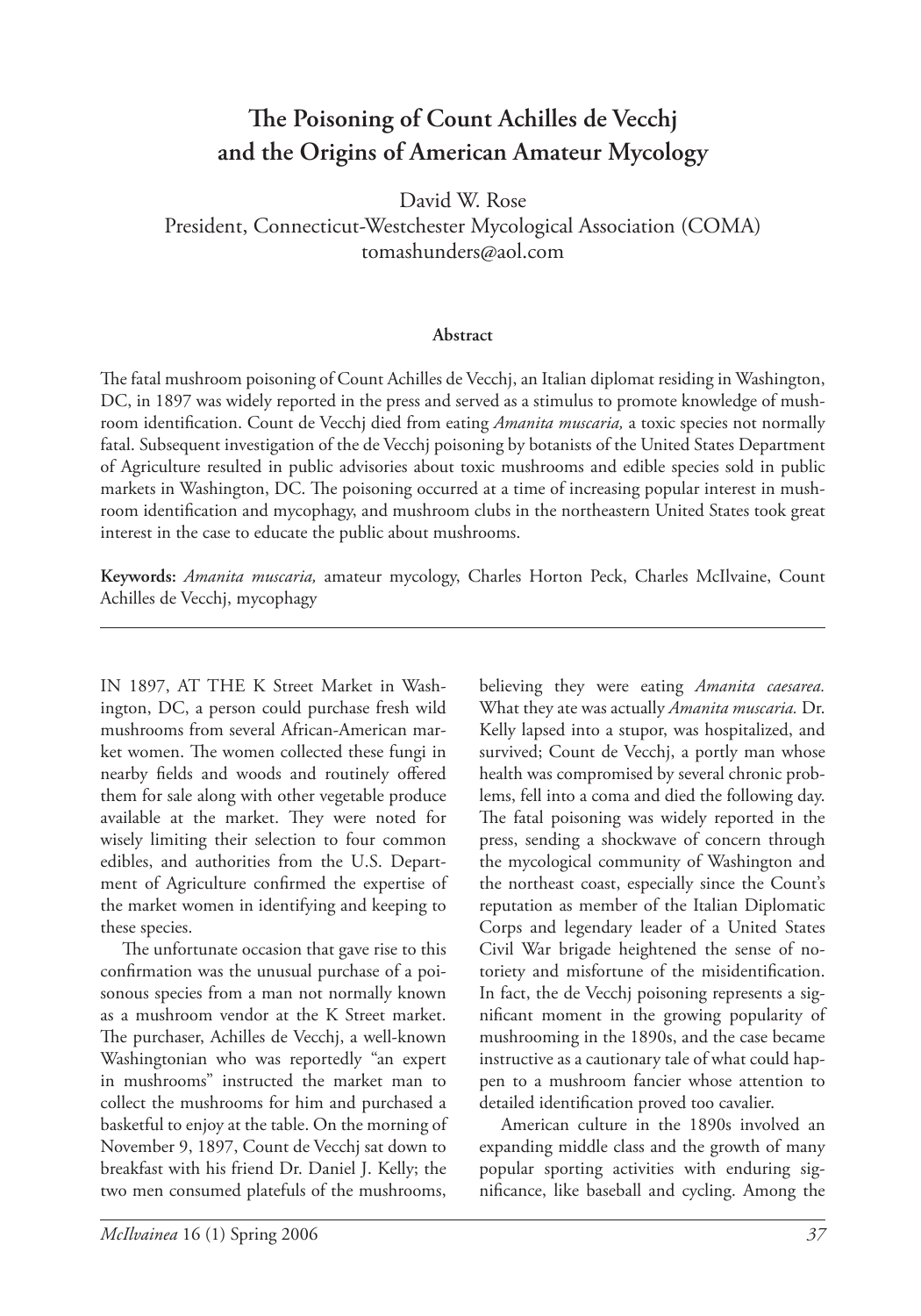

leisure activities of the time was a burgeoning interest in mushrooms. Mushrooming as a hobby near the turn of the century sometimes arose at the converging pursuits of botany and horticulture, as the work of mushroom cultivator William Falconer suggests, and sometimes stood alone, isolated from mainstream amateur botany as a peculiarity fit only for alienated individuals like artist Mary Banning, taunted and teased by street urchins for her interest in the fungi. William Dean Howells neatly captured the ambivalence of the growing fascination with mushrooms used for nature study in a middle-class Boston family in his novel *The Rise of Silas Lapham* (1885). Howells wrote: "Lily, the elder of the girls, had brought back a number of studies of kelp and toadstools, with accessory rocks and rotten logs, which she would never finish up and never show any one, knowing the slightness of their merit." Interest in mycophagy grew steadily from the time of the Civil War. Popular articles with titles such as "A Basketful of Fungi," "Mushrooms for the Table," and "French Mushrooms" appearing in the periodicals *American Kitchen Magazine,* the



*Columbus Horticultural Society Journal,* and *Popular Science Monthly.* Endorsing wild mushrooms as a standard item of cuisine still met with general resistance save for those individuals stimulated by a curiosity for the natural world and a propensity to utilize "nature's bounty." As the unwary and uninformed began to notice and eat mushrooms, and perhaps be poisoned by a toxic variety, the need for basic instruction in identification became paramount. Publications on identifying edible and poisonous species became more frequent in the 1890s; the first mushroom clubs were organized in Washington, Boston, and Philadelphia; and several individuals stepped forward to educate the masses about the pleasures and dangers of fungi. These included Thomas Taylor, Charles Horton Peck, William Hamilton Gibson, Julius A. Palmer, and Charles McIlvaine.

Thomas Taylor (1820–1910) was the first to disseminate critical information about mushrooms to a broad audience in the latter part of the 19th century. The U.S. Department of Agriculture (USDA) hired Taylor as its microscopist in 1871, when the department had but a single mi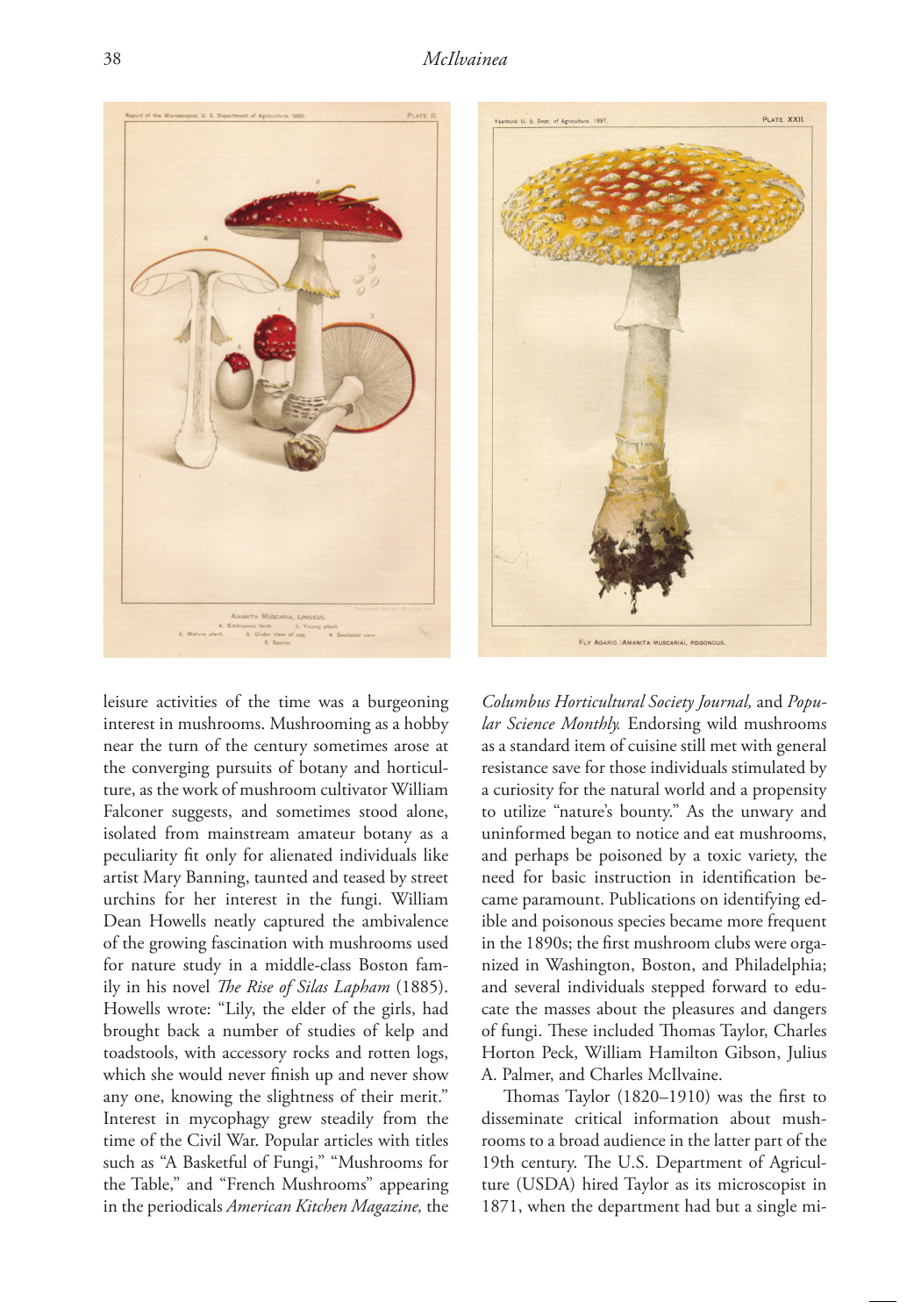croscope for the study of the fungal origin of plant diseases and the adulteration of foods. Besides his professional studies and published reports on grape mildews like *Botrytis* and *Oidium,* Taylor reserved a passion for the gilled mushrooms. His annual U.S.D.A. *Report of the Microscopist* led to a serial publication entitled *Student's Handbook of Mushrooms of America Edible and Poisonous* (1897–98), stemming from his enormously popular "Twelve Edible Mushrooms of the U.S." in the U.S.D.A. annual report of 1885. In 1894 and 1895, the USDA mailed out over 36,000 copies of this report, attesting to the phenomenal public interest in mushrooms. These reports, along with Charles Peck's annual reports in New York, were the first publications that served a growing constituency hungry for detailed knowledge about the identification of fungi. Taylor and Peck, of course, were correspondents for over two decades from 1874 on matters mycological. Peck provided assistance with the identification of specimens, placed Taylor in contact with Mary Banning for mushroom sketches, and also corresponded with his daughter A. Robena Taylor, who assisted in Taylor's mushroom studies. For Thomas and Robena Taylor, as for many others, Peck was a touchstone and powerful magnet for mycological inquiry; his singular expertise and generous outreach were unsurpassed in developing general interest in the fungi.

 Charles Horton Peck (1833–1917) was an authority on the fungi and an internationally known figure in the botanical community in the late 19th century. Appointed the first New York State Botanist by the Board of Regents of the State University of New York in 1867, Peck forged a unique career in mycology and botany, assiduously collecting and cataloguing the fungi, mosses, and vascular plants of New York and identifying specimens from around the world for a host of correspondents in the United States and Europe. Though he restricted his fieldwork to New York, his mycological exploration of the state was extensive, and his work was very well known through the publication of annual reports of the New York State Museum. Beginning with the 22nd *Annual Report of the Regents of the University of the State of New York* in 1870, he published regular collection catalogues and research findings that provided a reliable source of information for botanists and mycologists. Over

the course of his lifelong career at the New York State Museum he identified, named, and illustrated over 2,700 species of fungi and published scores of articles describing them in botanical journals and popular magazines. Though he focused on the fleshy fungi (mushrooms), Peck also studied plant pathogens and in the 1890s shifted his focus to edible and poisonous mushrooms in an effort to educate a public that was increasingly interested in mycophagy. His *Report of the State Botanist on Edible Fungi of New York, 1895–1899* (1900) culminated this aspect of his work. In 1893 he organized a prize-winning exhibit of edible and poisonous mushrooms for the World's Columbian Exposition in Chicago, Illinois.

 As Peck's reputation developed, a great diversity of individuals wrote to him seeking his determinations for their specimens and copies of his published reports, and he happily served the amateur mycological community of the time. Several expressed not only an interest in identifying and eating mushrooms, but in promoting this interest to feed the impoverished and unfortunate, based on the perception that mushrooms as a food source were generally abundant but going to waste through ignorance and disuse. One of these was Charles McIlvaine (1840–1909) whose personal mission was "to popularize knowledge of fungi and have the vast supply of useful food now wasted, utilized." McIlvaine became a regular correspondent, first writing to Peck in 1893 with this challenging introduction as a mushroom enthusiast: "I take no man's word for the qualities of a toadstool. I go for it myself."<sup>1</sup> His voracious appetite for suspicious toadstools included such species as *Russula emetica* ("among the best") and *Boletus satanus* ("one of the very best"). McIlvaine earned an enduring reputation as a bold experimenter and for his nonchalance in tossing off extravagant claims for the edibility of toxic species of Hypholoma and unpalatable species of Cortinarius. These claims seem scarcely credible today, and no one having an acquaintance with common mushrooms would recommend eating, for example, the poisonous *Hypholoma fasciculare,*  as did McIlvaine: "It is not poisonous, but one of our most valuable species. . . . It makes a choice pickle and a good catsup."² McIlvaine's legendary gastrointestinal fortitude (he has been known by the moniker "Old Ironguts") and unwavering enthusiasm for mycophagy as a panacea for hu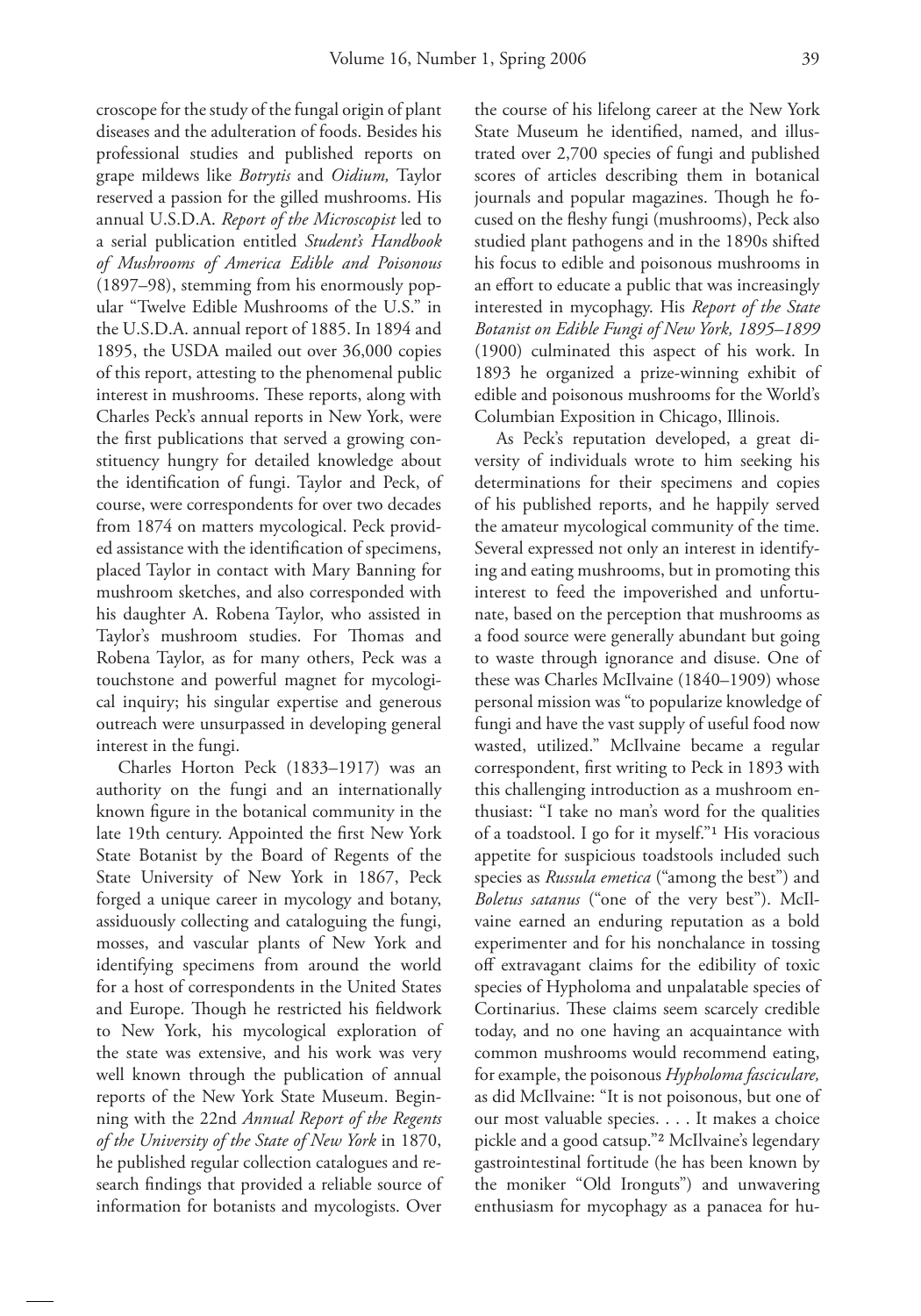mankind once led John Cage to quip, "Charles McIlvaine was able to eat most anything, providing it was a fungus." McIlvaine was partial to alcohol and sexual dalliance in his private life, to pontification in mycological company (except, perhaps, with Peck), and to florid eloquence in his Chautauqua lectures. He complained to Peck that many of Thomas Taylor's illustrations mislabeled "edible" species as "poisonous," and in 1893 he publicly lashed out at Taylor in the *New York Tribune* with a cantankerous editorial, "The Protest of a Mycophagist," which led Robena Taylor to pen these words to Charles Peck:

Do you know a Mr. McIlvaine who keeps advertising the fact that he is about to publish a book with illustrations of 400 mushrooms which he has eaten and who claims that emetica satanus piperatus etc. are all good eating when cooked? He attacks Father and he attacks Palmer saying that nearly every one of the mushrooms in Palmer's plates marked poisonous [is] edible. A member of Congress told us he was something of a crank but I have never met him and he seems quite wild because Father does not bother to answer his attacks. He seems to write on the principle of the man who says, "He who cometh after me *may* be greater than I, but *all* who come *before me* were thieves and robbers." [original emphasis] . . . He does not scruple to mislead or misrepresent in his remarks. . . . He generally writes his articles under cover of editorials which are full of "Capt McIlvaine's" views and exploits in mycology."³

 Another of Peck's regular correspondents from 1893 to 1912 was a confederate Civil War veteran, Berry Benson (1843-1923). Benson's is a utterly remarkable story, for he served as a con federate scout and sharpshooter in the Civil War, experiencing the furor of battle and risking his life through the entire war, from the firing on Fort Sumter to Lee's surrender at Appomattox. Captured by Union forces behind enemy lines in 1864, Benson was sent to Elmira Prison in New York where he and several other prisoners crafted a daring escape by tunneling to safety and living on the run for weeks. Peck was probably unaware of these exploits until Benson revealed them to him in a letter in 1912; in the meantime, his letters bespeak a man eager to learn the fungi for their own sake and in order to teach poor country folk near his home in Augusta, Georgia,

about an overlooked but abundant food source. Benson had been in communication with Taylor, McIlvaine, Andrew Price Morgan, and Henry Ravenel's daughter when he initiated his contact with Peck in a letter of December 15, 1893, stating that "my principal object in educating myself in this line is to educate, in turn, the poor people about me to use the bountiful provisions of nature which they allow to go to decay, unused, at their very doors, in such quantities."<sup>4</sup> Benson appealed to Peck for assistance with identification, describing such local mushrooms as "Rufus Brown," the "Canary" Tricholoma, and "Gingycake" (*Boletus edulis,* a.k.a. ginger-cake). Peck even entertained a notion for naming a *"Boletus bensoni"* in his honor. One mushroom, however, that commanded particular interest for Berry Benson was *Amanita muscaria.* 

 Over a ten-year period, from 1894 to 1904, Benson reported to Charles Peck the results of his experiments eating Amanita muscaria, a known poisonous species, and directed probing questions to Peck about the nature of its toxic qualities. In fact, he had such success in avoiding any ill effects in this endeavor that he doubted that the species was toxic. There is little indication that Benson appreciated the psychoactive potential of this mushroom, but here again, he reported nothing remarkable, other than one fleeting instance of feeling "a little light-headed." Benson felt he was serving the science of mycology in his quest, and like many advanced amateurs of the time he acquired a respectable expertise in both theoretical and folk taxonomies of the fungi and in what we would now call ethnomycology. He asserted decisively to Peck that "[c]onsidering the close morphological relationships amongst species widely separated in spore-color, I do not yet feel satisfied that the present classification lies along *the lines of evolution,* which w[oul]d certainly be the most natural classification." [original emphasis] The perceptive intelligence of this observation is matched by his questions concerning *Amanita muscaria,* such as "Is there an Amanita so closely resembling muscaria that it would deceive me?" And "Are some Muscaria poisonous and others not?"<sup>5</sup> He examined the problem from several differing angles, pondering whether the famed fly agaric was or was not toxic, was variably toxic, or whether he had misidentified the species altogether.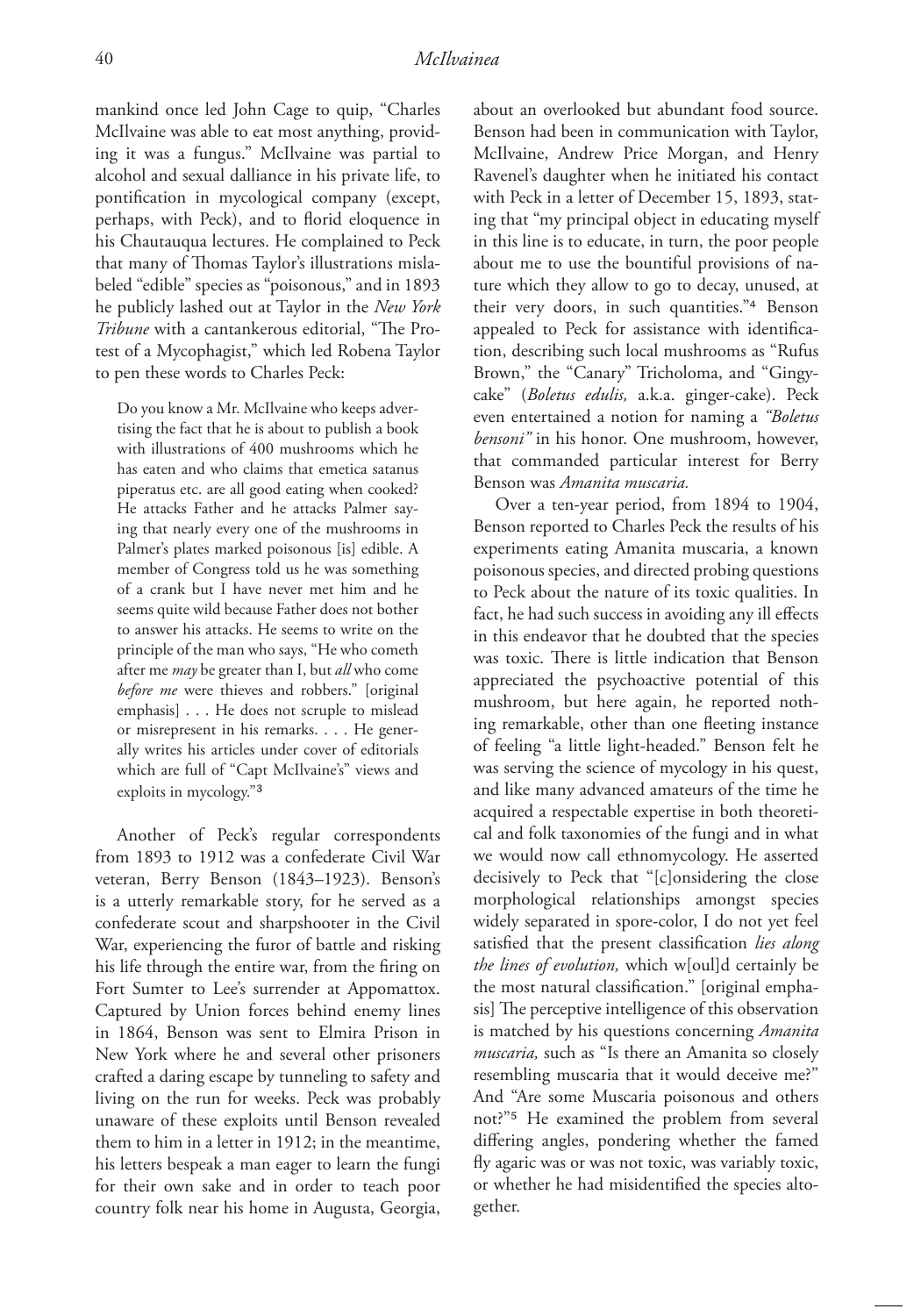From the careful descriptions and several samples that he provided Peck, it is unlikely that Benson misidentified his subject. Of similar species, he observed that *Amanita caesarea* "might appear to a mere novice the same [as muscaria], is widely different to my eye, even at a glance. I eat that freely and find it excellent."<sup>6</sup> He told Peck that he began his experimentation by dropping a small piece of *Amanita muscaria* in a cup of hot coffee and drinking it. He gradually increased the dosage, measuring his specimens by "grains" on a druggist's scales, until he was eating several at a time. On November 24 he reported "I began eating on Monday, a small piece, and increasing the quantity every breakfast, till, on the next Sunday . . . I ate of them till I was surfeited." This mycological Mithridates noted that the taste was "very rich," and he "observed no results of any kind, from eating them, either good or bad." However, five years later, in 1899, he reported to Peck a "peculiar" illness that his physician suggested "came from eating A. M." based on the alkalinity of his urine.<sup>7</sup> The British mycologist Miles Joseph Berkeley had theorized that mushrooms became toxic through an excess of alkali, though Julius Palmer, for one, later rejected this idea. Benson was fully familiar with Palmer's writings on the subject.

Benson's efforts to determine the edibility of *Amanita muscaria* represented a personal investigation based on a homegrown scientific curiosity that was independent of Charles McIlvaine and Julius Palmer. Benson communicated regularly with McIlvaine and appreciated the good Captain's wide experimentation in mycophagy, but it seems doubtful that he was merely copying McIlvaine's efforts. In fact, he expressed his skepticism at the Captain's preposterous claims about the volatility of the Amanita poison, reporting to Peck that "Capt. M. has often warned me against handling them, and wrote to me that he was once rendered insensible by smelling one [Amanita], and that he killed a dog by holding it to his nose for five minutes."<sup>8</sup> We know that Mc-Ilvaine himself experimented with *Amanita muscaria* from his remarks in *One Th ousand American Fungi* (1900), in which he observed that a "raw piece of the cap, the size of a hazel nut, affects me sensibly if taken on an empty stomach" but that [n]icotine from smoking a pipe with me abates the symptoms."<sup>9</sup> He concluded that it was a

highly poisonous species. Julius Palmer, too, harbored a fascination with Amanita poisoning, and, like McIlvaine, believed that human absorption of poisons provided the key to understanding the toxic principle of the genus as a whole. Palmer also postulated absorption through the pores of the skin, making a similar fantastic claim that an "Amanita held in the closed hand will produce all the symptoms of poisoning, even to convulsions."<sup>9</sup> Like Benson and McIlvaine, Palmer valued the experiential dimension of practical mycophagy and once reported to Peck his own, albeit inadvertent and inconclusive, dinner of Amanita muscaria:<sup>10</sup>

My brother told me that in a certain meadow land, there was an abundance of long-stemmed yellow topped mushrooms, to use his exact expression, looking just like griddle-cakes; I went for them, and had he said corn-meal instead of buck-wheat the description would have been correct; I gathered some, brought them to Boston, broiled three, all that suited me in appearance, and Mrs. Palmer and I had them with our Sunday chicken, pronouncing them very sweet and good; when I got along a little farther in my investigations, I identified the griddle-cakes as Am. muscaria. Now, I suppose you would ask for my explanation; the worst of it is, that I hav'n't any to offer; I kept expecting to find something else for the Musc[aria], and to this day, I never have; the only theory I can offer is that of mistake in identity, at the time I ate them, my discrimination not being nicely cultivated then; yet, as I think of their appearance at this moment, the manner in which the large white gills flattened down, and the shapely stem came out, I feel as sure of their identity as one is of a striking face he has once seen. Soon after this, I began to write to the doctors when I heard of a poisoning case, and ever since I appreciated the dangers of the Amanita family, I have not taken the pains to confirm or impeach my early experience.<sup>11</sup>

 If there is any mushroom surrounded by aura and burdened with the freight of mysticism, mayhem, and mortality, it is surely Amanita *muscaria*. The type species of the genus *Amanita*, this red-capped and statuesque representative of the fungal world carries powerful and enduring associations with the supernatural in cultures the world over and is known variously as the fly aga-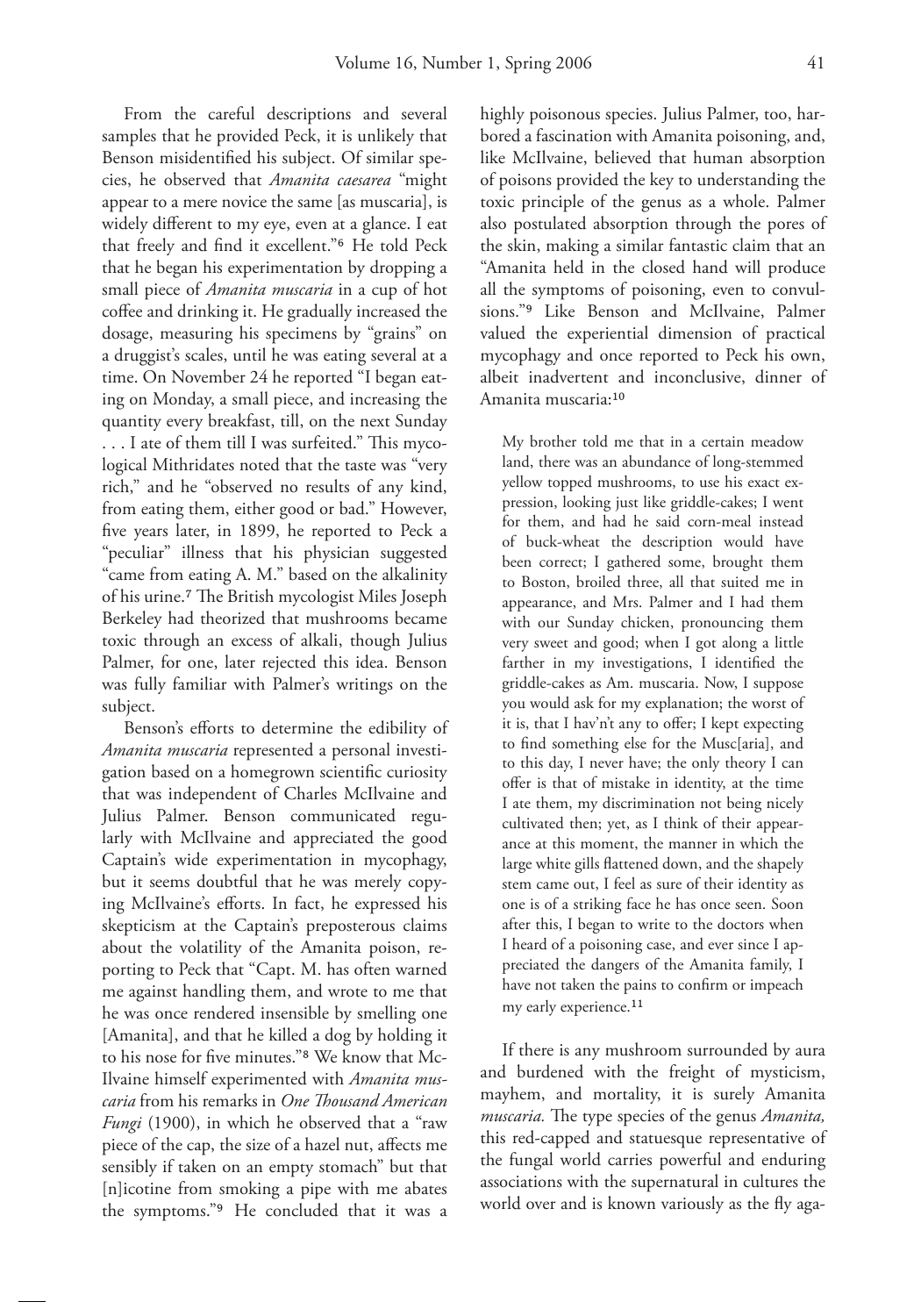ric, tue-mouche (France), Fliegenpilz (Germany), and mukhomor (Russia). In Germany it was also known as "Giftpilz"—the archetypal "poisonous toadstool." Robert Gordon Wasson's thesis that Amanita muscaria was the "divine mushroom of immortality" of the ancient Aryans, the *Soma* of the sacred Hindu text *Rig Veda,* has captured the attention of historians and orientalists as well as mycologists. Though Wasson's speculations fall short of conclusive evidence, his book *Soma: The Divine Mushroom of Immortality* (1968) has spawned unceasing interest in the role of fly agaric as a psychoactive agent in the history of religion; however, it is the toxicological history of the fly agaric that is more germane to the present story. Theodor Weiland (1968) stated that its toxicity "is generally overestimated" and that symptoms of intoxication are "very complex and resemble those of drugs that act on the central nervous system."<sup>12</sup> Most important to note here is that the toxins that are (variably) manifest in *Amanita muscaria* are completely unlike the potent, life-threatening amatoxins of *Amanita phalloides* and related species. Knowledge of the spectrum of toxic action in the genus was emerging in the 1890s at the time Benson, Palmer, and McIlvaine were experimenting with eating *Amanita muscaria.* While these mycophagists convincingly demonstrated that this species was not ordinarily lethal, the widely publicized case of Count Achilles de Vecchj exploded on the scene in 1897 with a sensational counter-example that eating this fungus could indeed prove fatal, contrary to some contemporary observation and most subsequent toxicological history.

 It could be argued that Washington, DC, and Albany, NY were the two major centers for the dissemination of mycological knowledge to the general public in the late 19th century through Thomas Taylor's various U.S.D.A. circulars and Charles Peck's annual New York state reports. Interest in mushroom hunting and mycophagy ran very high in the Washington area. A mushroom club had been organized as early as 1894 and, three years prior to the Achilles de Vecchj incident, city readers encountered a disturbing newspaper account of a death precipitated by eating deadly mushrooms. The *Washington Post* of October 18, 1894, ran the news story, "Chung Yu Ting's End," with the subtitles, "Count Mitkiewicz Mourns His Gifted Servant's Loss" and

"Poisoned by Eating Toadstools."

 Chung Yu Ting, the personal servant of the prominent Count Mitkiewicz and his family of Washington Circle, had emigrated from China to the United States in 1878 with Ma King Chiang, an imperial envoy. He was the eldest son of Li Hung Chang, known as the "Chinese Bismarck." Multi-lingual, multi-talented, and highly regarded in the community, Chung fancied he knew all about the mushrooms he found growing in Bethesda Park near the ruins of a hotel fire. Bringing nearly a bushel-load back to the Mitkiewicz family, who then believed they had successfully convinced him to destroy them, Chung nonetheless prepared and ate "a great dish of the spongy vegetation" and sent packages of the fungi, later identified as *Amanita phalloides* at the USDA by Thomas Taylor, to "several of his housekeeping friends." Count Mitkiewicz discovered Chung much later that evening in intense agony, and his demise followed the classic progression of symptoms of *Amanita phalloides*  poisoning. Chung Yu Ting died four days later, to the enormous chagrin of the Mitkiewicz family. Before he succumbed, however, he managed to enumerate the addresses to which he dispatched his packaged mushrooms, thus preventing injury or worse to his beloved friends. The *Post* reported his terse last words to the Countess Mitkiewicz on October 17, 1894, "I disobeyed for once, and therefore I must die. Good-bye."<sup>13</sup>

This harrowing local story of mushroom poisoning remained vivid and memorable for many Washingtonians who read a similarly shocking newspaper account just three years later, in 1897. On this occasion, however, the tragedy befell the high and mighty, not the servants. Born in Milan, Italy (c. 1836) near Lake Maggiore, Achille Paul de Vecchj was a prominent attaché of the Italian Diplomatic Corps whose reputation rested solidly on two remarkable exploits in the American Civil War. The first was that de Vecchj was the special ambassador of Giuseppe Garibaldi, the Italian nationalist revolutionary leader, and had personally delivered to President Abraham Lincoln Garibaldi's letter of support for the Union cause at the outset of the war. The second was that he entered the Civil War himself after serving as a soldier in Italy, leading the 9th Massachusetts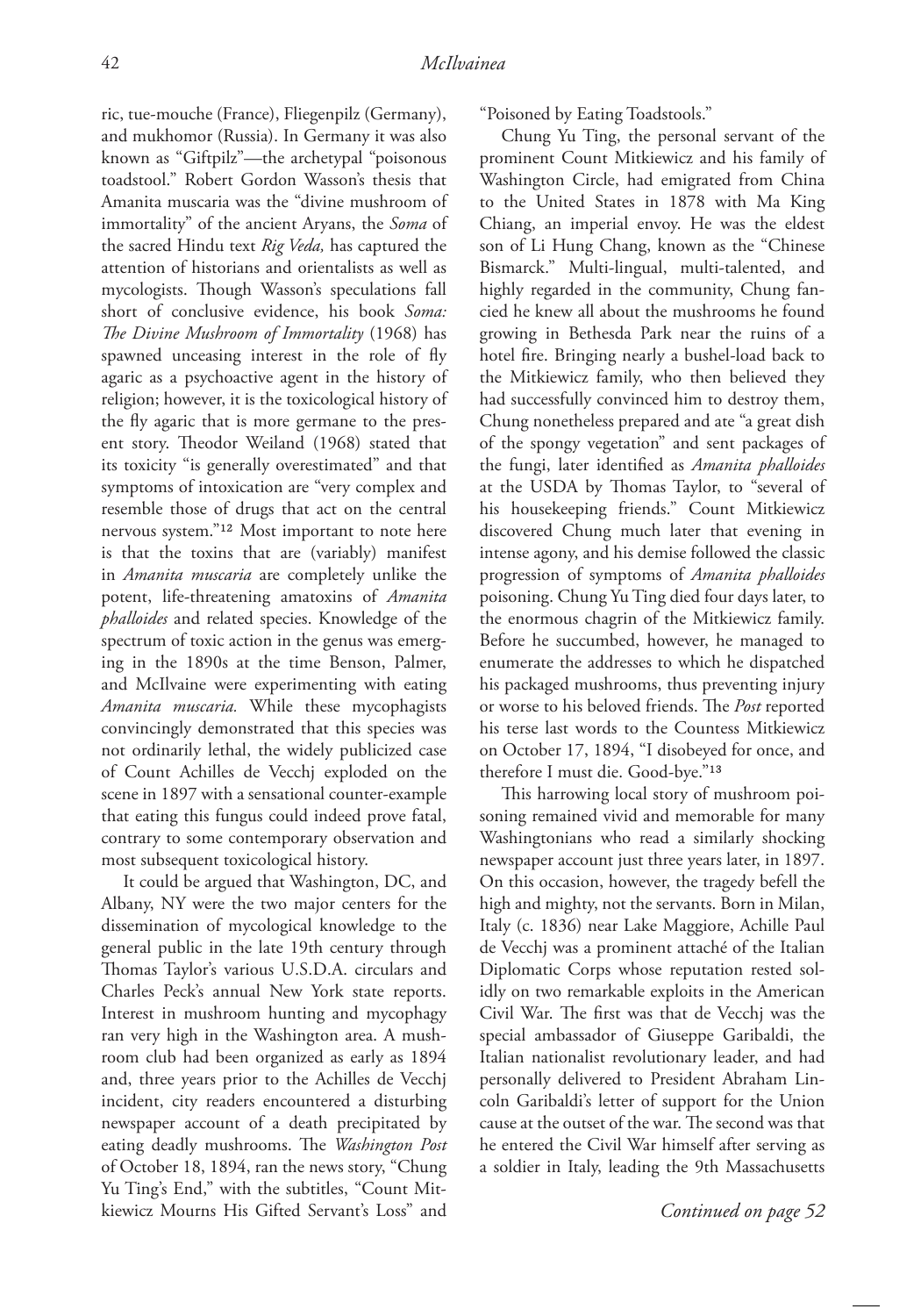## The Poisoning of Count de Vecchj,

*continued from page 42*

Artillery, a unit known as "De Vecchj's Battery." He was injured by a gunshot wound and a fall from his horse at Fort Scott, Kansas, in 1863. De Vecchj settled in the United States and, though he was a man of wealth and property in Italy, he listed his occupation as "engineer" and served as a member of the Italian legation, becoming an ardent supporter of the Republican party and a friend of President Benjamin Harrison. De Vecchj was a large, imposing man "of a fine physique and carriage": six feet four inches in height and over 300 pounds at the time of his death, he was regarded, according to the *Washington Star,* as "one of the best-known Italian residents of this country." The press characterized Achilles de Vecchj as a man of great cultivation and refinement, and the *Star* remarked that he was "said to be very fond of mushrooms and prided himself that he knew all about them."<sup>14</sup>

 De Vecchj died from eating *Amanita muscaria,* and the story unfolded in the Washington press as follows: While shopping at the K Street Market, de Vecchj encountered a market dealer by the name of John Bowes, who resided near Arlington, Virginia, and questioned him about the availability of mushrooms in his vicinity. Bowes told him of some things "he supposed to be mushrooms" and at de Vecchj's request, brought them to market soon after. The Count performed some chemical tests with acids and noted that their stems did not blacken when cut with a knife. Bowes, dumbfounded at the news of the poisoning (and his role in providing the poison), related to investigating authorities that the Count believed these to be infallible tests of wholesomeness. De Vecchj also customarily compared mushroom purchases at the market "with colored pictures of a Department of Agriculture publication." He took the mushrooms home and prepared them to eat with his friend Dr. Daniel J. Kelly, an assistant examiner at the U.S. Patent Office who resided at the same location as the Count, 1635 19th Street. After a liberal breakfast of Amanita, at which both men declared them "the finest mushrooms they had ever eaten," Dr. Kelly proceeded to his office in town. Within minutes the Count grew ill and close to collapse. Refusing an emetic offered by Mrs. Kelly, he fell prostrate, lost all sense

of vision, and lapsed into unconsciousness, all within two hours. Meanwhile, colleagues noticed that Dr. Kelly was growing incoherent and stupefied at his desk at the patent office and had him taken to a local hospital, where he shortly recovered. However, despite the efforts of his physician to revive him by injections of apomorphine and atropine, Count de Vecchj, racked by convulsions so terrific that he broke his bed apart, never regained consciousness and died the following day, November 10. The Washington coroner certified the cause of death as "mushroom poisoning and apoplexy." No inquest was held, and the deceased was interred at Arlington Cemetery.<sup>15</sup>

As soon as news of the poisoning had been broadcast, U.S.D.A. botanists Frederick Coville and Victor K. Chesnut launched into action to investigate the matter. Chesnut, an expert on food poisons, interviewed Dr. Kelly at length. Coville asserted unequivocally that the poisonings of Chung Yu Ting and Achilles de Vecchj required a strong warning. Seeking to allay public apprehension about mushroom sales at the K Street market, Coville praised the expertise of the regular mushroom vendors, African-American women who restricted their sales to "the common mushroom (*Agaricus campestris*), the horse mushroom (*Agaricus arvensis*), the shaggy mushroom (*Coprinus comatus*) . . . , and the puffball (*Lycoperdon cyathiforme*)." Coville stated, "[T]he judgment of the colored market women in Washington that a particular species is edible I consider as safe a guide as the decision of the highest botanical authority, not because their knowledge of mushrooms is extensive but because they are thoroughly familiar with the two or three edible species they handle and know them as certainly from poisonous kinds as they know persimmons from crab apples or opossums from rabbits."<sup>16</sup> At least one of the women, however, revealed a recipe for preparing *Amanita muscaria*  for eating, a process that involved boiling in salt water and steeping in vinegar. District of Columbia health department reports indicate that official action to condemn unwholesome food in public markets for the year ending June 30, 1898, included meats, vegetables, and fruits, but no specific mention of fungi. To all appearances, the problem raised by the poisonings resided not in any failure of public health, civic ordinance, or market practice but in the isolated misidentifica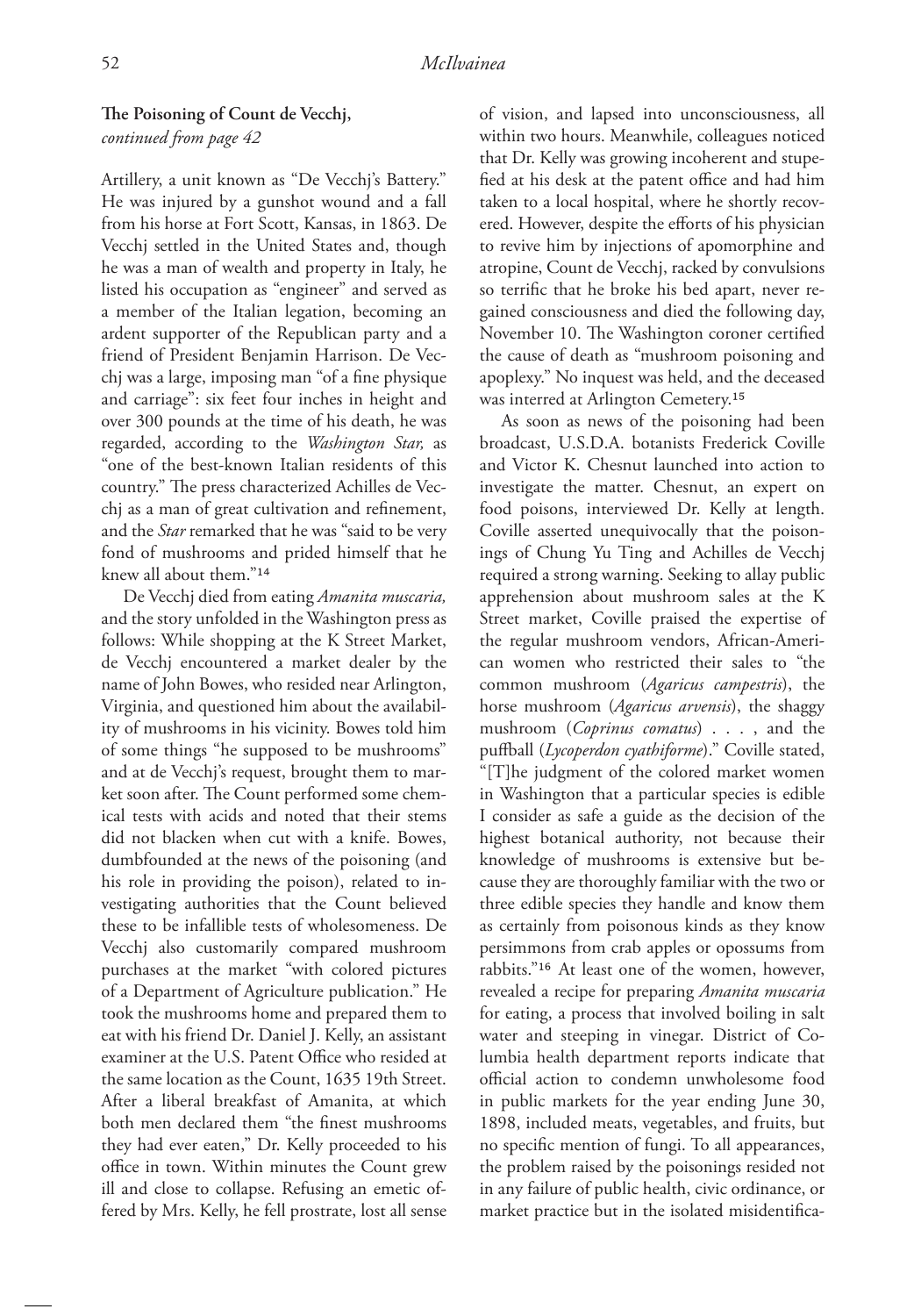tion of mushrooms growing freely in the wild by persons interested in eating them. The answer lay in education, and mycologists rose to the challenge of meeting the growing public interest in mycology and mycophagy over the next several years with the de Vecchj case firmly in mind.

 U.S.D.A. Circular No. 13, "Observations on Recent Cases of Mushroom Poisoning in the District of Columbia" (1898), written by Frederick Coville, is the *locus classicus* of the Achilles de Vecchj story. D. W. Prentiss discussed the case in a report on five cases of mushroom poisoning in the *Philadelphia Medical Journal,* and Dr. Kelly himself gave an address before the Chemical Society of Washington, DC, entitled "A Personal Experience with *Amanita muscaria* Poisoning."<sup>17</sup> Several mycologists became interested in the incident, not the least of whom were Taylor and McIlvaine. Robena Taylor immediately informed Peck about her father's role in the case:

I suppose you saw the account of [the] case of poisoning of two gentlemen here by mushrooms. Father has one of the mushrooms taken from the same plate from which the gentlemen eat [sic] and a piece of one which Dr Kelly eat—or was supposed to have eaten. Dr K is an old friend of ours and we were much disturbed at his dangerous illness. He says he did not see the dish that he eat until the mushrooms were cooked. It is mooted that the other gentleman Count V was color blind. He would not take an emetic as Dr K did else he might have been saved. He was a stalwart man. Father is going to examine chemically I believe. Dr K is all right  $now.<sup>18</sup>$ 

 Charles McIlvaine, ever the mycological maverick, felt compelled to supplement the official U.S.D.A. investigation with his own, or so he said. He told Peck, "I am carefully investigating the poisoning of Dr. Kelly and Count de Vecchi, in Washington, D. C. They ate a large quantity of *A. muscaria*, mistaking it for *A. caesarea*. The sudden action of the poison is so at variance with that of Amanitine, that I strongly suspect they ate a species of which I have found but one specimen."<sup>19</sup> McIlvaine was founder and president of the Philadelphia Mycological Center, a name that seems to harbor the connotation of an investigative institute rather than a mushroom club, which is really what it was. Perhaps the Center's name

provided a certain cachet to his "investigation," which he hinted to Peck that he had completed, but it is unknown what became of his efforts beyond a rather predictable complaint that Victor Chesnut's USDA report was "very rotten."20 Mc-Ilvaine contested and begrudged Chesnut's thesis that the species *Amanita phalloides* contained two toxic agents, whereas he believe it contained only Amanitine. Finally, the most potentially damning statement made by those surrounding the case was that of Frank Baker. A superintendent at the Smithsonian Institution, Baker wrote to Peck in 1898: "You have probably heard of the death from mushroom poisoning that occurred in this city last fall due to an error in an illustration of *Amanita muscaria* published by that Department [U.S.D.A.].<sup>21</sup> If it is true that an error in a published U.S.D.A. illustration resulted in de Vecchj's misidentification, the fault does not reside in Thomas Taylor's most popular mushroom publications.

The de Vecchj poisoning reverberated through the mycological community for several years. Lucien Marcus Underwood of the New York Botanical Garden, author of *Moulds, Mildews and Mushrooms* (1899), discussed the subject with mushroom clubs in Boston, New York, Philadelphia, and Washington. William G. Farlow speculated that de Vecchj had mistaken the fly agaric for *Amanita rubescens* since his collection of *A. muscaria* was gathered in late autumn "when it is generally paler than in midsummer."<sup>22</sup> Nina L. Marshall published *The Mushroom Book* in 1901, placing Count de Vecchj in the same company with Czar Alexis of Russia (both succumbed to *Amanita muscaria*). In the Charles Horton Peck Archive, an unpublished manuscript by John N. Brown, *The Field Book of American Mushrooms*, mentions the death of "Count de Vecchi and a number of his friends," seemingly beginning a process of mythologizing the case by exaggerating its results. Later discussions of the de Vecchj incident appear in an appendix on "Mushroom Poisoning" by O. E. Fischer in C. H. Kauffman's *The Agaricaceae of Michigan* (1918) and in "The Distribution of Poisons in Mushrooms" (1909) by William W. Ford, based on an address given to the Boston Mycological Society.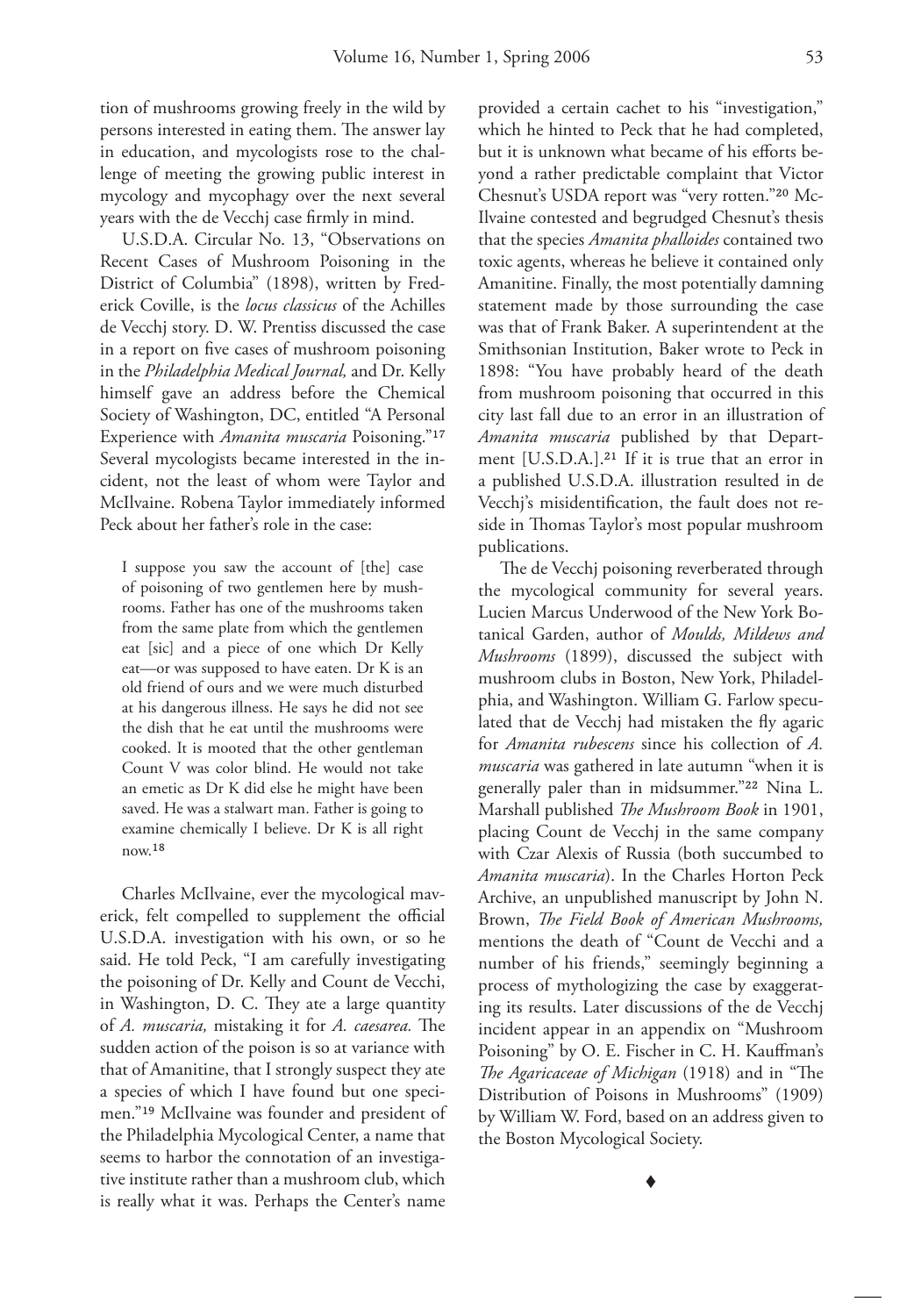If anything, the poisoning of Count de Vecchj served to increase, rather than abate, interest in the fungi at century's turn. The Boston and Washington mushroom clubs flourished, and Charles McIlvaine published the first edition of One Thousand American Fungi in 1900. Of all the popular identification guides of the time, this is the one that has best endured, perhaps through—and not in spite of—the Captain's brilliant eccentricity. McIlvaine's busiest years were filled with moments of personal tribulation, including a divorce (which he depicted as a "housequake" to Peck), in which his wife charged that he had falsely accused her of trying to poison him—a ridiculous and ironic capstone to the personal story of the man disposed to recommend Russula emetica as an edible mushroom. Interest in mushrooms among Washingtonians continued in high gear because mushrooms were amazingly plentiful. In fact, at a time when urbanization had yet to obliterate pastures, parks, commons, and woodlands, mushrooms were conspicuous and ubiquitous. Fred J. Braendle, a local mushroom enthusiast, wrote to Charles Peck in 1898 describing a colossal growth of fungi on an island in the Potomac River. Braendle related that thousands of people had visited the island to view and collect the mushrooms, which included species of *Lepista nuda, Lyophyllum decastes* [*Clitocybe multiceps*], and *Coprinus comatus.* Braendle reported on a new "wonder of the world" in Washington:

I have dispatched to you another box containing a specie in which I am particularly interested. It is not only very pretty, but its edible qualities are nearly first class. It is always clean and neat, light purple all over and free from larvae, and keeps well several days. I have tried its edibility thoroughly. At my last meal I have eaten eighteen good-sized plants fried in butter and relished the last one as much as the first. The spore prints show that the spore[s] are of a pinkish yellow hue. These mushrooms grow in great profusion on the Potomac flats in company with *Clitocybe multiceps* and *Coprinus comatus.*  This mushroom growth will be a wonder of the world. It seems to me the entire flats will soon be one solid mass of fungi: *Coprinus* [*c*]*omatus* and Clitocybe grow I should say by the hundred thousands to say very little and of the purplish ones bushels of them can be gathered in a few hours. The soil of these flats was made about four or five years ago from the dredgings of the river bed and is about ten feet pure earth and only begins to dry now. Since last year the crops of fungi has [sic] increased a thousand fold and *Lepiota naucinoides* is just beginning to appear. . . . On one single rootstalk of [*C*]*litocybe multiceps* we have cut of[f] ninety two caps but their [sic] are thousands of cluster[s] containing two to three hundred in one compact mass. In many place[s] the three species Coprinus, Clitocybe and this purple one are so wedged together that they seem to grow on one stalk."23

The local press reported that Washingtonians by the hundreds went to marvel at this prodigious fungal growth. A few years later in 1907 Mr. Braendle published a pamphlet entitled *The Two T's or the Golden and Silvery Tricholoma,*  with the subtitle "two abundant edible species of mushrooms in the pine woods of the District of Columbia, Maryland and Virginia, about the time of Thanksgiving Day." At the conclusion of his guide, Braendle lyrically expressed the wisdom sticking to a couple of reliable edibles, urging his readers to "Make no mistake!" Perhaps he had Achilles de Vecchj in mind.

You have now been told that mushrooms are many: Make no mistake! Do not eat any But these tricholomas, be they yellow or gray, And not till storms have swept all others away. Should you then wish to learn some more, In the same vein, and on the same score, Pictured more clear, and words more terse, I shall soon give you a chance To get Mushrooms In Prose and Verse All at a Glance.<sup>24</sup>

## NOTES

1. Charles Horton Peck Papers, New York State Museum, Series 1: Correspondence; Charles McIlvaine to Charles Peck, May 1, 1894 [hereafter cited as CHPP].

2. McIlvaine, Charles. 1901. One Thousand American *Fungi.* Dover reprint, 1973. p. 357.

3. CHPP; A. Robena Taylor to Charles Peck, August 21, 1894.

4. CHPP; Berry Benson to Charles Peck, December 15, 1893. See also Berry Benson's *Civil War Book,* edited by Susan Williams Benson, 1962.